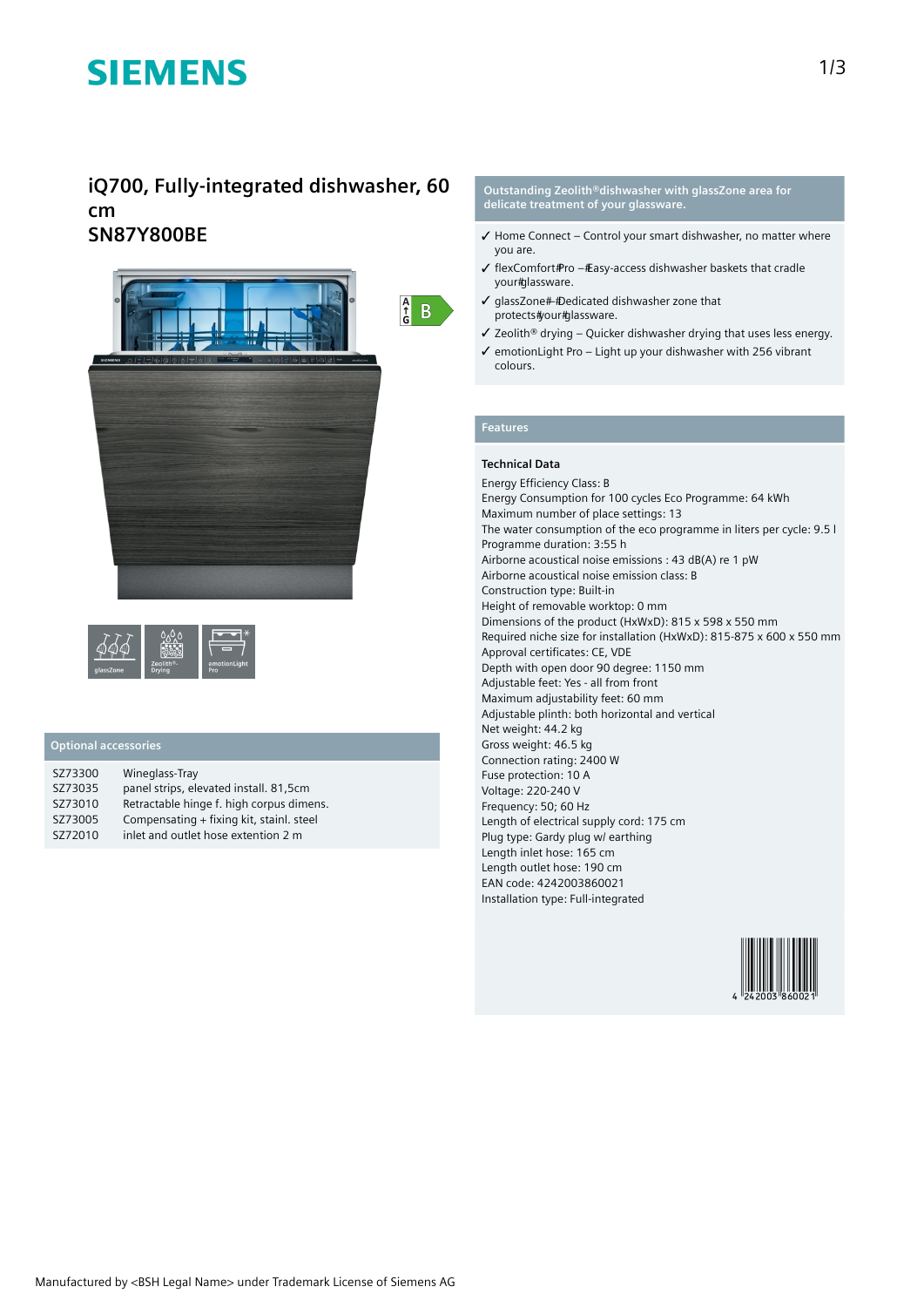# **SIEMENS**

## **iQ700, Fully-integrated dishwasher, 60 cm SN87Y800BE**

### **Features**

#### **New for 2021**

#### **Performance**

●

- Energy Efficiency Class<sup>1</sup>: B
- Energy<sup>2</sup> / Water<sup>3</sup>:##64 kWh / 9.5 litres
- Capacity: 13 place settings
- Programme duration⁴: 3:55 (h:min)
- Noise level:##3 dB(A) re 1 pW
- Noise Efficiency Class: #B
- Noise level (silence programme): 41 dB(A) re 1 pW

#### **Programmes/functions**

- 8 programmes: Eco 50 °C, Auto 45-65 °C, Intensive 70 °C, Speed 60°, Speed 45 °C, brilliantShine 40 °C, Silence 50 °C, Favourite
- Default favourite programme: Pre-Rinse
- 5 special options: Remote Start, Shine & Dry, IntensiveZone, Hygiene Plus, Speed on Demand - varioSpeed Plus
- ● Machine Care
- Silence on Demand (via app)

#### **Flexible design elements**

- flexComfort Pro baskets basket system with blue coloured touchpoints
- Accepts varioDrawer accessory (rails already installed in top level)
- easyGlide wheels on all levels
- Anti-slip protection strips in upper basket
- Rack Stopper to prevent derailing of bottom basket
- 3 stage rackMatic height-adjustable top basket
- 6 foldable plate racks in top basket
- 8 foldable plate racks in bottom basket
- Knife rack in top basket
- Cutlery basket in bottom basket
- Upper rack cup shelf
- Lower rack cup shelf
- Glass rack in bottom basket

#### **Innovations and technology**

- Home Connect ready
- glassZone
- ●
- Zeolith energy efficient drying
- autoOpen dry and Heat Exchanger
- dosageAssist detergent dispenser
- iQDrive motor
- Automatic detergent-aware system
- Aqua and loading sensor
- AquaMix Glass protection system

#### **Design features**

- TFT display with high-definition colour
- Black touch control operation
- Controls on top edge of door
- Multicoloured interior emotion light
- Real-time clock
- timeLight Light projection on the floor
- DoorOpen Assist for handleless kitchens
- ●
- Time delay (3, 6 or 24 hours)
- Childlock feature double push door open
- aquaStop®: Siemens home appliances' warranty in case of water damage – throughout the lifetime of the appliance.\*
- Self-cleaning filter system with 3 piece corrugated filter
- steam protection plate
- Decorative strips included (stainless steel)
- Stainless steel interior
- Dimensions (HxWxD): 81.5 x 59.8 x 55cm
- *\* Please find warranty terms under https://www.siemens-home.bshgroup.com/uk/customer-service/warranty/additional-warranties*
- <sup>1</sup> Scale of Energy Efficiency Classes from A to G
- *² Energy consumption in kWh per 100 cycles (in programme Eco 50 °C)*
- *³ Water consumption in litres per cycle (in programme Eco 50 °C)*
- *⁴ Duration of programme Eco 50 °C*